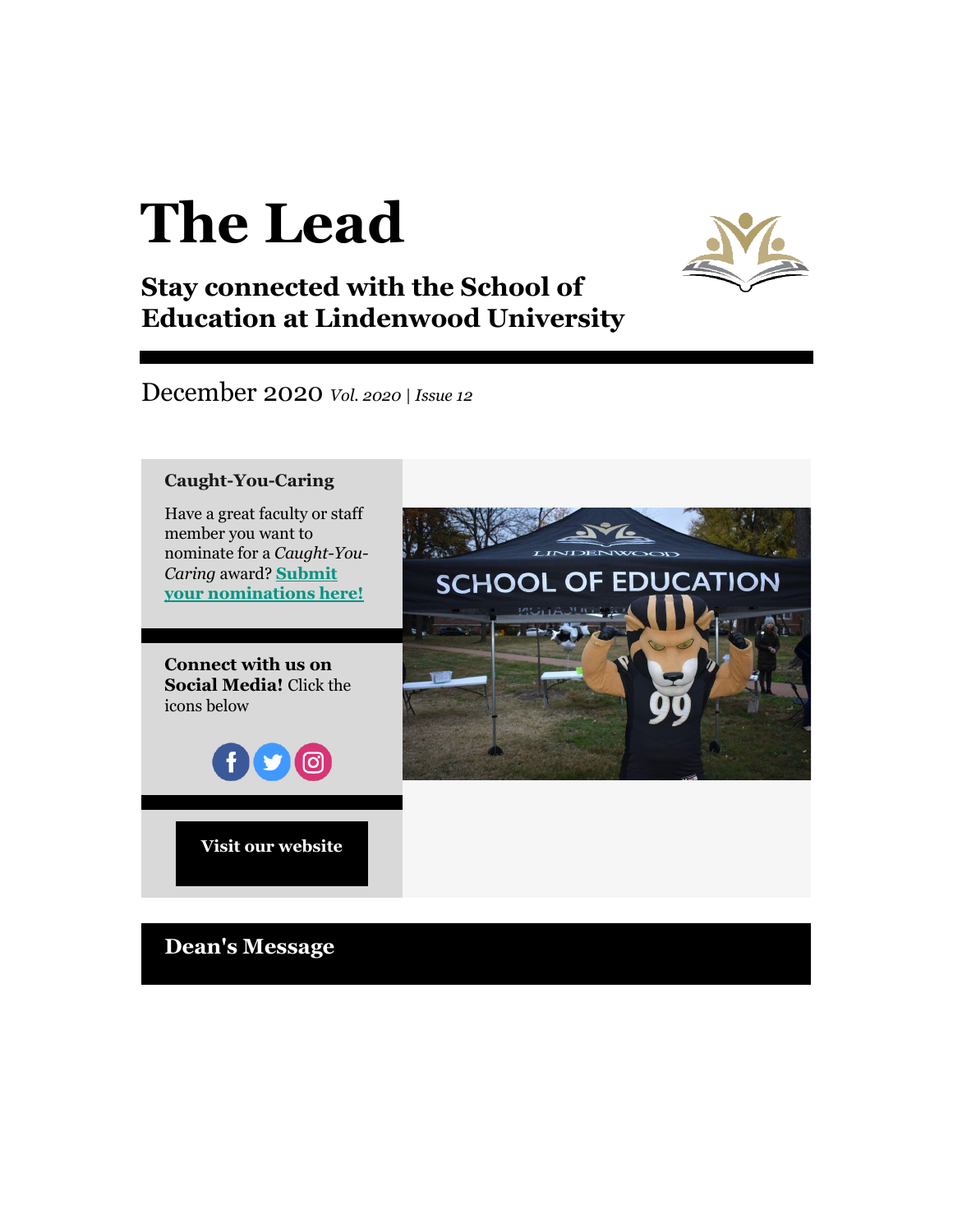#### Greetings everyone,

As the holiday season arrives, and the year nears its end, I think it is safe to say that the past 12 months have been different than anyone could have anticipated. And yet, even with all of the year's challenges, the Lindenwood School of Education continues to advance. Thanks to the professional commitment of its faculty and staff, we have launched a new continuous improvement process, and our CACREP accreditation application is under official review, as is the Social Work program's reaccreditation. In addition, we are expanding our very successful digital initiative, the new Online Ed.D. in



Leadership will soon begin accepting applicants, and a comprehensive use of OERs is taking shape. We are also looking forward to the upcoming grand opening of our new SOE Center for Innovation and Insight, under the direction of Dr. Cypret-Mahach. In the coming year we look forward to the continued digitalization of our operational processes, completing a review of all of our programs, moving our Applied Behavior Analysis program online, and submitting our CAEP self-study. No doubt this coming year will be one of new challenges. More so, however, it will be one of promise and opportunity.

As has been the case all through this past year, and will remain so into the future, the focus of the Lindenwood School of Education, as reflected in our strategic plan, will be to provide an experiential education of exceptional quality which prepares students to successfully lead and serve as professionals in a diverse society.

*The Lead* will not publish again until February... so from everyone in the Lindenwood School of Education we wish you a wonderful holiday and happy new year!

Hondon Pollifles

Anthony Scheffler, Ph.D. Dean, Lindenwood School of Education

## **Staff Reflection - Dr. Brittany Neunuebel**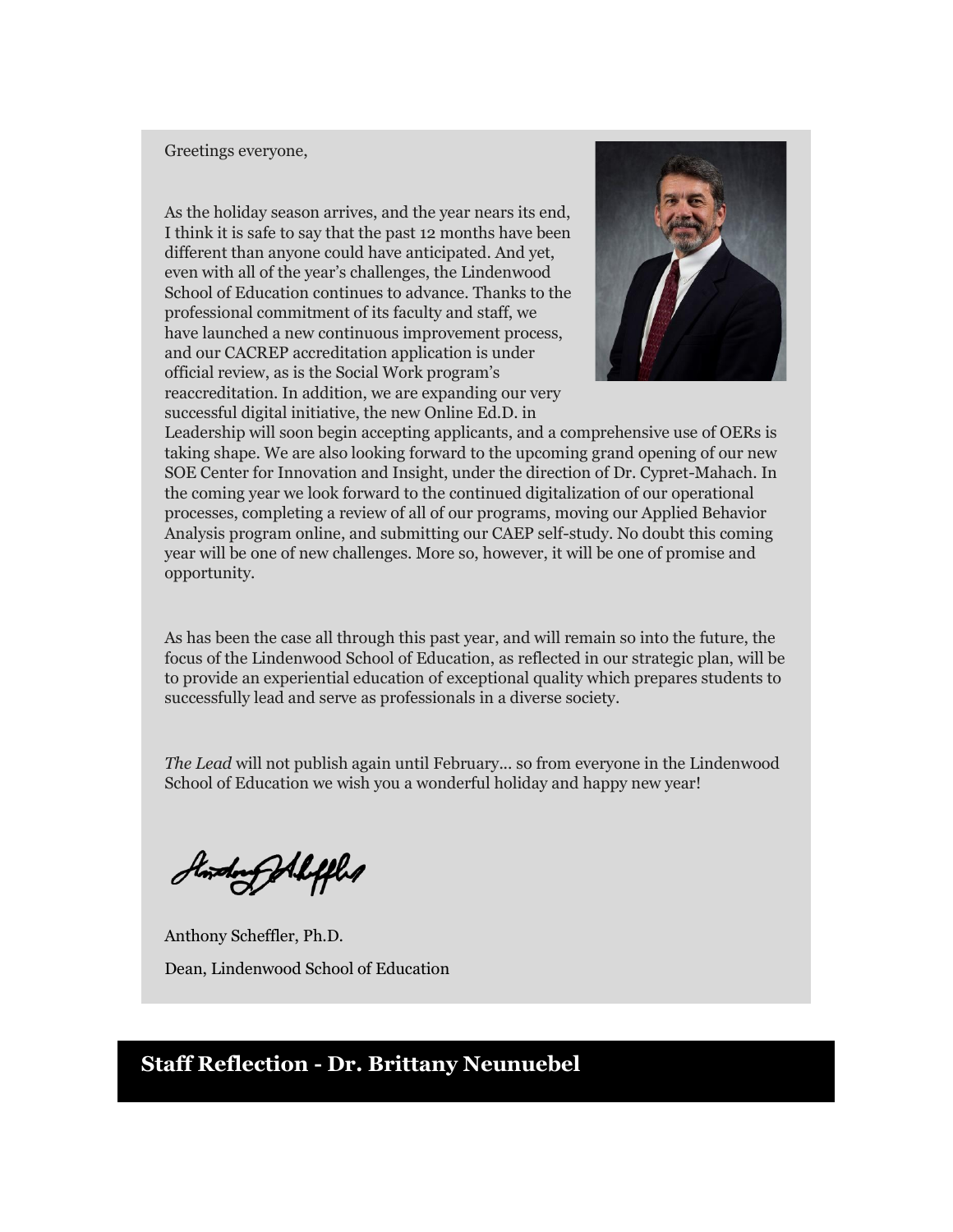

Looking back on the last couple of weeks, I've seen a few trends emerge with our students, faculty, and staff in the School of Education (SOE). These are just some observations from the desk of an advisor. Nothing scientific or datadriven, but interpretations that should be considered moving forward.

The first trend is absolute exhaustion – I feel like everyone has been running a marathon and seeing the end in sight has made us breathe a sigh of relief. I do not see this exhaustion as a bad thing, though. I see everyone beaming with thoughts of, "I've almost completed this semester, I can see the finish line, and I know if I can make it through this I can make it through anything." It is the type of exhaustion, that when they go to

sleep at night, they know they've accomplished something big and can sleep well.

The second thing I see is immense support of each other. Lindenwood SOE has always been a sort of small family. We have uncles and aunts and a kooky cousin or two, but overall the support and encouragement has always been part of our school's workings. This support has not gone unnoticed this semester. I see students who have hit a wall come out of their shells, and speak up. The learning situations students have found themselves in this semester are something that a year ago we would never have imagined, yet here we are... and the SOE is forming a wonderful layer of support for each other and the students.

The third trend is pride. I know how rough this time has been for everyone, but the pride I have for the SOE is immeasurable. The dedication to do everything we can to keep our faculty, staff, and students safe during this pandemic has been amazing! The commitment to the betterment of our students is astounding. The SOE Student Advisory Committee, a group of students who have come together to find ways to better the student experience, has stated multiple times how the group has seen these amazing moments and are thankful for all that is being done for the students. I'm not only proud of all that we have accomplished this semester, but from what I have heard, our students are also proud of themselves.

The last trend I hope to continue to see is the drive and perseverance from everyone in all that we do. COVID-19 has pushed all of us to our academic limits, but the diamonds that are emerging have been beautiful. I am so thankful for the dedication of the SOE to our students. Keep being beautiful diamonds to each other!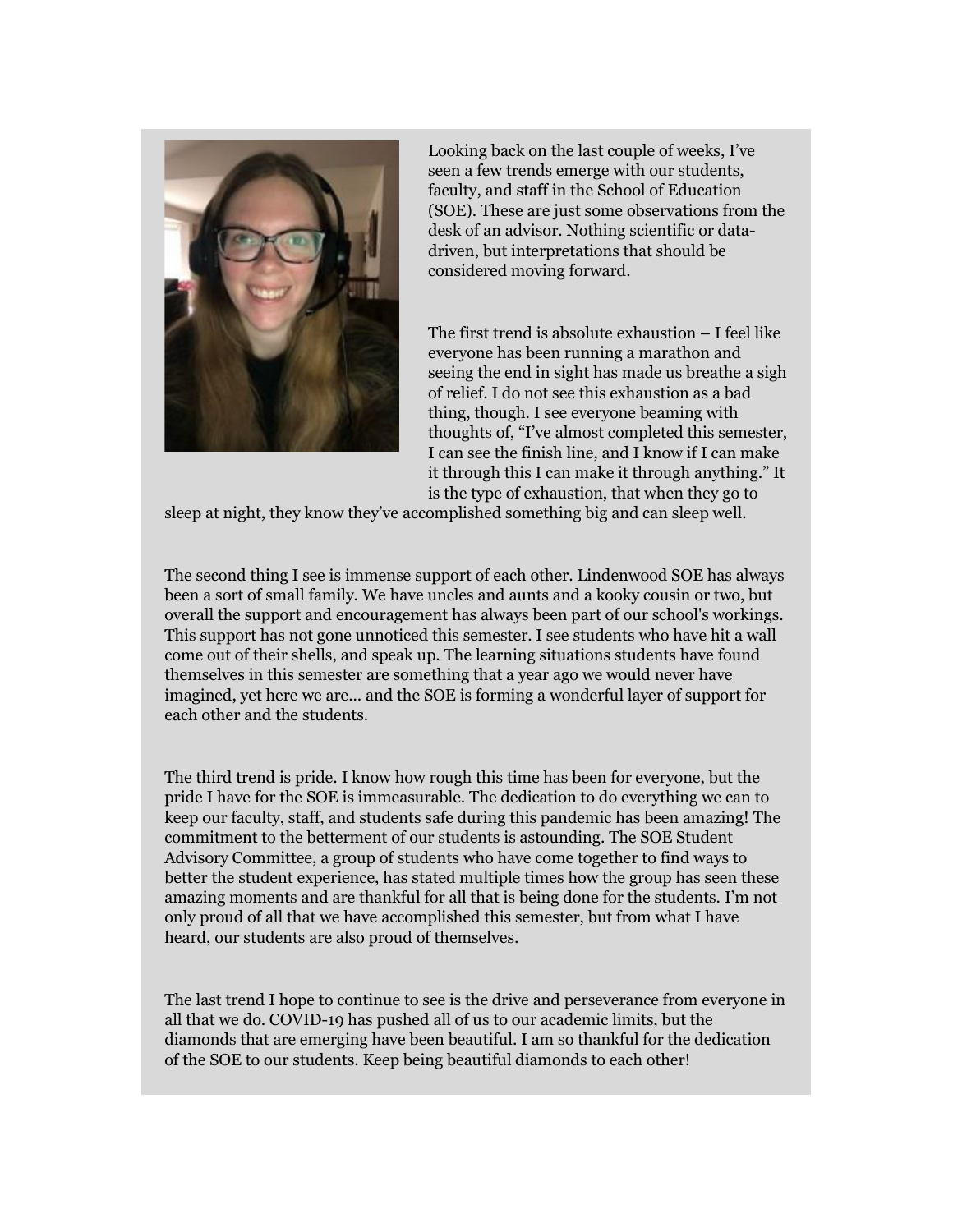One more thing before I sign off... The SOE has an amazing initiative to recognize the diamond moments that are seen in the School. This initiative is called *Caught-You-Caring*. If you are an alumni, student, or community member who has seen a faculty or staff member go above and beyond this semester, please consider nominating them by using this form: **[https://forms.gle/K6ut6oqHJntZqeYh8](http://r20.rs6.net/tn.jsp?f=001N2pj85w2UfS8mNZ0g1t27SijS3gEYM3id4ymBeMf73JctJN0rRZRyKkeMlJVpUBAZpudGPNcwy8luhClnG2i9pSeYLHSH-vxrei_kBTFdSEaJ7w63s12zjo-HtE8SmEz1FtrMrCUndRQUOTd00gkunacM2xlziQ7&c=bpBDr0UTT6OaUIWP60xGxPcH1DiV2cksCl_sEmpSKC-njm-bn-JHBg==&ch=hAqrXvCAFM4nfY6T-TvmTzf7A_qu-MzjcgWStdVCrJqcUa4uoeyV-A==)**

Thank you for all you do!

Brittany Neunuebel, Ed.D.

Advisor, School of Education - Advising, Retention, and Certification Center (ARCC)

## **Featured Stories**

Professional and Continuing Education at Lindenwood University, or PACE, supports the University's commitment to assisting educators and school counselors. PACE extends the learning environment beyond the classroom in collaboration with select educational agencies and



PROFESSIONAL AND CONTINUING EDUCATION

recognized educational consultants. Professional development courses are designed to enhance teacher effectiveness in the classroom and improve student performance. Educators and counselors can use these credits to meet state recertification requirements or earn credit toward a master's degree.

Popular courses among K-12 educators and counselors include: **[1-2-3 Wellness](http://r20.rs6.net/tn.jsp?f=001N2pj85w2UfS8mNZ0g1t27SijS3gEYM3id4ymBeMf73JctJN0rRZRyKkeMlJVpUBAM33p17Hx9v7Pj1nU38p4B9eZSi-8Om2RXkSFQVJ1rC6i7hPkuPf4svzasMJLbx55APRx2YC4CNkXvZexW-WyKKeTKRpEcTifGPKAKqxsfBPGOCGgCF5qpM1O5IWEME38oCR-VoSvulVSp0Ys7NRCSg==&c=bpBDr0UTT6OaUIWP60xGxPcH1DiV2cksCl_sEmpSKC-njm-bn-JHBg==&ch=hAqrXvCAFM4nfY6T-TvmTzf7A_qu-MzjcgWStdVCrJqcUa4uoeyV-A==)**, **[Empowered Behavior: Students Taking Responsibility](http://r20.rs6.net/tn.jsp?f=001N2pj85w2UfS8mNZ0g1t27SijS3gEYM3id4ymBeMf73JctJN0rRZRyKkeMlJVpUBAM33p17Hx9v7Pj1nU38p4B9eZSi-8Om2RXkSFQVJ1rC6i7hPkuPf4svzasMJLbx55APRx2YC4CNkXvZexW-WyKKeTKRpEcTifGPKAKqxsfBPGOCGgCF5qpM1O5IWEME38oCR-VoSvulVSp0Ys7NRCSg==&c=bpBDr0UTT6OaUIWP60xGxPcH1DiV2cksCl_sEmpSKC-njm-bn-JHBg==&ch=hAqrXvCAFM4nfY6T-TvmTzf7A_qu-MzjcgWStdVCrJqcUa4uoeyV-A==)**, **[Educating](http://r20.rs6.net/tn.jsp?f=001N2pj85w2UfS8mNZ0g1t27SijS3gEYM3id4ymBeMf73JctJN0rRZRyKkeMlJVpUBAdB4Osn8J1URhq9pqQ0qoBhpXNa8ssDqv5Bx56_m8vHju6QhUynrOKJo--cvvePMBmE5xccE35HeyKRVV9QmduLtiVQ-PT7iZB89YdtFH0uCVjPh0cRGya3rMSPJQfd-1tYViB2WjzTNGPYgVZyUYid_qE4DdVWode1LShor7_NLYwnivav-3cL9E87POlOgzQG8QXwL3h8Wr58sS16NhGc27vyqyIItvK_8r1MT8YGC4ydKTxhJ5x7DCd1GicEOcxRr2EFNtJ8E=&c=bpBDr0UTT6OaUIWP60xGxPcH1DiV2cksCl_sEmpSKC-njm-bn-JHBg==&ch=hAqrXvCAFM4nfY6T-TvmTzf7A_qu-MzjcgWStdVCrJqcUa4uoeyV-A==)  Effectively from [a Distance for K-12 Educators Bootcamp](http://r20.rs6.net/tn.jsp?f=001N2pj85w2UfS8mNZ0g1t27SijS3gEYM3id4ymBeMf73JctJN0rRZRyKkeMlJVpUBAdB4Osn8J1URhq9pqQ0qoBhpXNa8ssDqv5Bx56_m8vHju6QhUynrOKJo--cvvePMBmE5xccE35HeyKRVV9QmduLtiVQ-PT7iZB89YdtFH0uCVjPh0cRGya3rMSPJQfd-1tYViB2WjzTNGPYgVZyUYid_qE4DdVWode1LShor7_NLYwnivav-3cL9E87POlOgzQG8QXwL3h8Wr58sS16NhGc27vyqyIItvK_8r1MT8YGC4ydKTxhJ5x7DCd1GicEOcxRr2EFNtJ8E=&c=bpBDr0UTT6OaUIWP60xGxPcH1DiV2cksCl_sEmpSKC-njm-bn-JHBg==&ch=hAqrXvCAFM4nfY6T-TvmTzf7A_qu-MzjcgWStdVCrJqcUa4uoeyV-A==)**, **[ASCA U: School](http://r20.rs6.net/tn.jsp?f=001N2pj85w2UfS8mNZ0g1t27SijS3gEYM3id4ymBeMf73JctJN0rRZRyKkeMlJVpUBAM33p17Hx9v7Pj1nU38p4B9eZSi-8Om2RXkSFQVJ1rC6i7hPkuPf4svzasMJLbx55APRx2YC4CNkXvZexW-WyKKeTKRpEcTifGPKAKqxsfBPGOCGgCF5qpM1O5IWEME38oCR-VoSvulVSp0Ys7NRCSg==&c=bpBDr0UTT6OaUIWP60xGxPcH1DiV2cksCl_sEmpSKC-njm-bn-JHBg==&ch=hAqrXvCAFM4nfY6T-TvmTzf7A_qu-MzjcgWStdVCrJqcUa4uoeyV-A==)  [Counseling Leadership Specialist](http://r20.rs6.net/tn.jsp?f=001N2pj85w2UfS8mNZ0g1t27SijS3gEYM3id4ymBeMf73JctJN0rRZRyKkeMlJVpUBAM33p17Hx9v7Pj1nU38p4B9eZSi-8Om2RXkSFQVJ1rC6i7hPkuPf4svzasMJLbx55APRx2YC4CNkXvZexW-WyKKeTKRpEcTifGPKAKqxsfBPGOCGgCF5qpM1O5IWEME38oCR-VoSvulVSp0Ys7NRCSg==&c=bpBDr0UTT6OaUIWP60xGxPcH1DiV2cksCl_sEmpSKC-njm-bn-JHBg==&ch=hAqrXvCAFM4nfY6T-TvmTzf7A_qu-MzjcgWStdVCrJqcUa4uoeyV-A==)**, and **[ASCA U: Bullying Prevention](http://r20.rs6.net/tn.jsp?f=001N2pj85w2UfS8mNZ0g1t27SijS3gEYM3id4ymBeMf73JctJN0rRZRyKkeMlJVpUBAM33p17Hx9v7Pj1nU38p4B9eZSi-8Om2RXkSFQVJ1rC6i7hPkuPf4svzasMJLbx55APRx2YC4CNkXvZexW-WyKKeTKRpEcTifGPKAKqxsfBPGOCGgCF5qpM1O5IWEME38oCR-VoSvulVSp0Ys7NRCSg==&c=bpBDr0UTT6OaUIWP60xGxPcH1DiV2cksCl_sEmpSKC-njm-bn-JHBg==&ch=hAqrXvCAFM4nfY6T-TvmTzf7A_qu-MzjcgWStdVCrJqcUa4uoeyV-A==)  [Specialist](http://r20.rs6.net/tn.jsp?f=001N2pj85w2UfS8mNZ0g1t27SijS3gEYM3id4ymBeMf73JctJN0rRZRyKkeMlJVpUBAM33p17Hx9v7Pj1nU38p4B9eZSi-8Om2RXkSFQVJ1rC6i7hPkuPf4svzasMJLbx55APRx2YC4CNkXvZexW-WyKKeTKRpEcTifGPKAKqxsfBPGOCGgCF5qpM1O5IWEME38oCR-VoSvulVSp0Ys7NRCSg==&c=bpBDr0UTT6OaUIWP60xGxPcH1DiV2cksCl_sEmpSKC-njm-bn-JHBg==&ch=hAqrXvCAFM4nfY6T-TvmTzf7A_qu-MzjcgWStdVCrJqcUa4uoeyV-A==)**.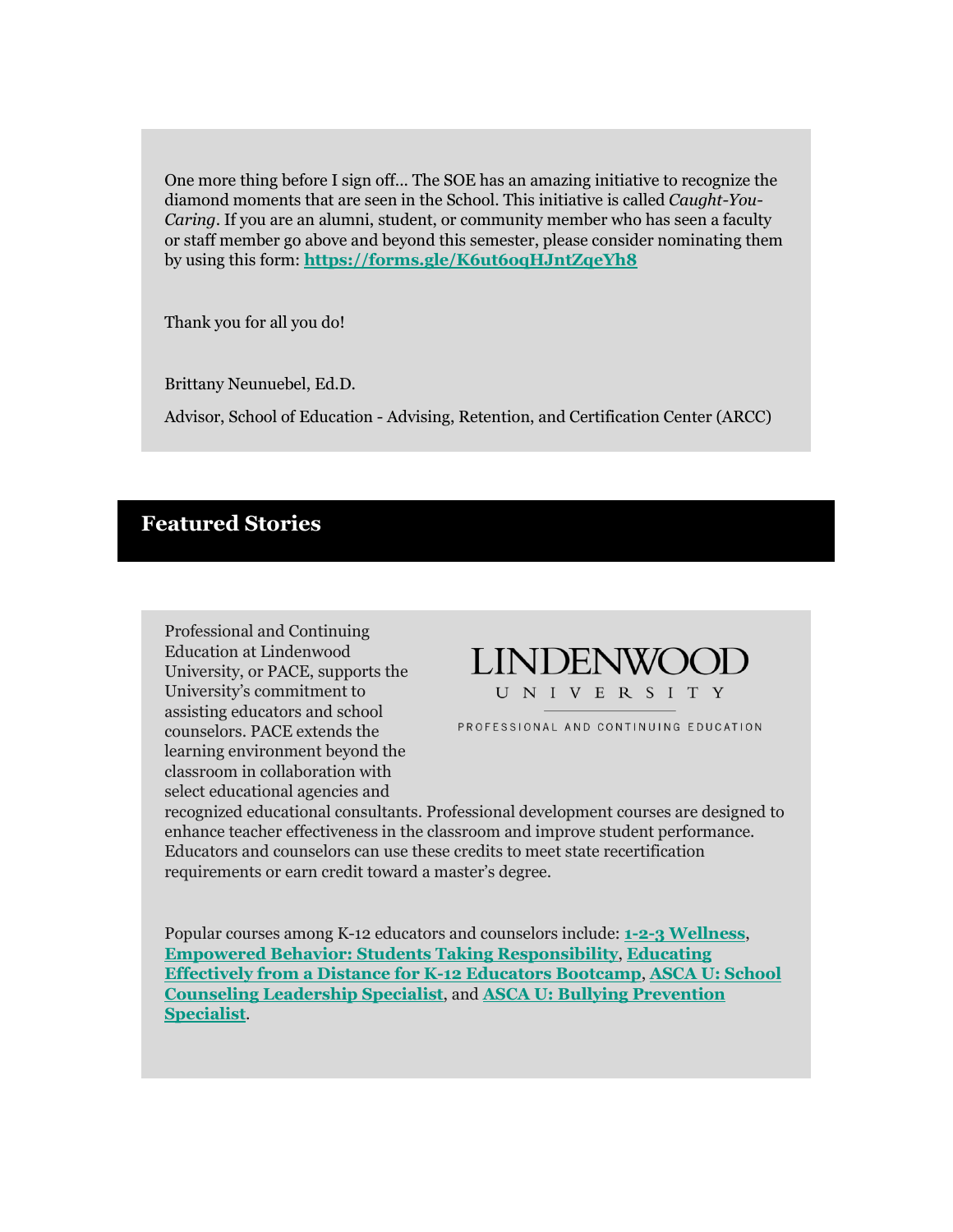PACE also offers some courses for Pre-K which supports day care center employees as well as early childhood center teachers and employees. These courses include **[Ready,](http://r20.rs6.net/tn.jsp?f=001N2pj85w2UfS8mNZ0g1t27SijS3gEYM3id4ymBeMf73JctJN0rRZRyKkeMlJVpUBARzSTHzncYVhIf2bxRz6g6xce3qzq1iVQHzrYCAerQ-uF_LGZA-WkgsfFqr6-0aLx1ZusJHMVefbx7H4GsuiwhFJMoNZ_SkAx3fvkVpMDCFiyoFyAHILNKDqln9BveXAfMA6FNt2b5N0=&c=bpBDr0UTT6OaUIWP60xGxPcH1DiV2cksCl_sEmpSKC-njm-bn-JHBg==&ch=hAqrXvCAFM4nfY6T-TvmTzf7A_qu-MzjcgWStdVCrJqcUa4uoeyV-A==)  [Set, Read](http://r20.rs6.net/tn.jsp?f=001N2pj85w2UfS8mNZ0g1t27SijS3gEYM3id4ymBeMf73JctJN0rRZRyKkeMlJVpUBARzSTHzncYVhIf2bxRz6g6xce3qzq1iVQHzrYCAerQ-uF_LGZA-WkgsfFqr6-0aLx1ZusJHMVefbx7H4GsuiwhFJMoNZ_SkAx3fvkVpMDCFiyoFyAHILNKDqln9BveXAfMA6FNt2b5N0=&c=bpBDr0UTT6OaUIWP60xGxPcH1DiV2cksCl_sEmpSKC-njm-bn-JHBg==&ch=hAqrXvCAFM4nfY6T-TvmTzf7A_qu-MzjcgWStdVCrJqcUa4uoeyV-A==)**, **[Teaching Preschool: A Year of Inspiring Lessons](http://r20.rs6.net/tn.jsp?f=001N2pj85w2UfS8mNZ0g1t27SijS3gEYM3id4ymBeMf73JctJN0rRZRyKkeMlJVpUBAosYPDDNRRFHbCCcPTgIIfPnKLHQLJqUfoKqL6AJmYG9klXusaTGJ9-dnjhmNDGl4Z8wS-uSdMy2aB0rHjdzld7XLf-FbludqrGZ4t1CVbOplca8elFlDcO8GxpoJwP7INZAE06ea17gcSj3nnynf0g==&c=bpBDr0UTT6OaUIWP60xGxPcH1DiV2cksCl_sEmpSKC-njm-bn-JHBg==&ch=hAqrXvCAFM4nfY6T-TvmTzf7A_qu-MzjcgWStdVCrJqcUa4uoeyV-A==)**, and **[Creating](http://r20.rs6.net/tn.jsp?f=001N2pj85w2UfS8mNZ0g1t27SijS3gEYM3id4ymBeMf73JctJN0rRZRyKkeMlJVpUBAoUS7QayCK5fruDQ1uhyKlzYkQFbEJC8E2HvM0olf6e_rJKzNmMwIkNl-iRhW4AVtIkaqt2xKe09G643cVn4fzf7oo3FdVdU_hkAmFvQx9CDWfMzLQJ6D-RhuTweRCHIJVoM0hllX-czuOzL43wj3bxabHUJrtUdk&c=bpBDr0UTT6OaUIWP60xGxPcH1DiV2cksCl_sEmpSKC-njm-bn-JHBg==&ch=hAqrXvCAFM4nfY6T-TvmTzf7A_qu-MzjcgWStdVCrJqcUa4uoeyV-A==)  [Classroom Centers](http://r20.rs6.net/tn.jsp?f=001N2pj85w2UfS8mNZ0g1t27SijS3gEYM3id4ymBeMf73JctJN0rRZRyKkeMlJVpUBAoUS7QayCK5fruDQ1uhyKlzYkQFbEJC8E2HvM0olf6e_rJKzNmMwIkNl-iRhW4AVtIkaqt2xKe09G643cVn4fzf7oo3FdVdU_hkAmFvQx9CDWfMzLQJ6D-RhuTweRCHIJVoM0hllX-czuOzL43wj3bxabHUJrtUdk&c=bpBDr0UTT6OaUIWP60xGxPcH1DiV2cksCl_sEmpSKC-njm-bn-JHBg==&ch=hAqrXvCAFM4nfY6T-TvmTzf7A_qu-MzjcgWStdVCrJqcUa4uoeyV-A==)**.



## **Caught-You-Caring**

Have you heard of *Caught-You-Caring*? The School of Education has an initiative to spotlight faculty, staff, and adjuncts who have gone above and beyond for our students, or stakeholders, this semester!

Examples of a "caught" include, but are not limited to, the staff member remembering something you were going through and asked how it was going, a faculty member brought new insight to a school project, or an adjunct brought

up an idea that gave you an "ah ha" moment. Consider those who work in the School of Education who really helped you during the virtual transition.

Please nominate someone today by filling out **[this short form here!](http://r20.rs6.net/tn.jsp?f=001N2pj85w2UfS8mNZ0g1t27SijS3gEYM3id4ymBeMf73JctJN0rRZRyKkeMlJVpUBAZpudGPNcwy8luhClnG2i9pSeYLHSH-vxrei_kBTFdSEaJ7w63s12zjo-HtE8SmEz1FtrMrCUndRQUOTd00gkunacM2xlziQ7&c=bpBDr0UTT6OaUIWP60xGxPcH1DiV2cksCl_sEmpSKC-njm-bn-JHBg==&ch=hAqrXvCAFM4nfY6T-TvmTzf7A_qu-MzjcgWStdVCrJqcUa4uoeyV-A==)**

If you have any questions please email **[bneunuebel@lindenwood.edu](mailto:bneunuebel@lindenwood.edu)**

## **Counseling, Social Work, Behavior Analysis**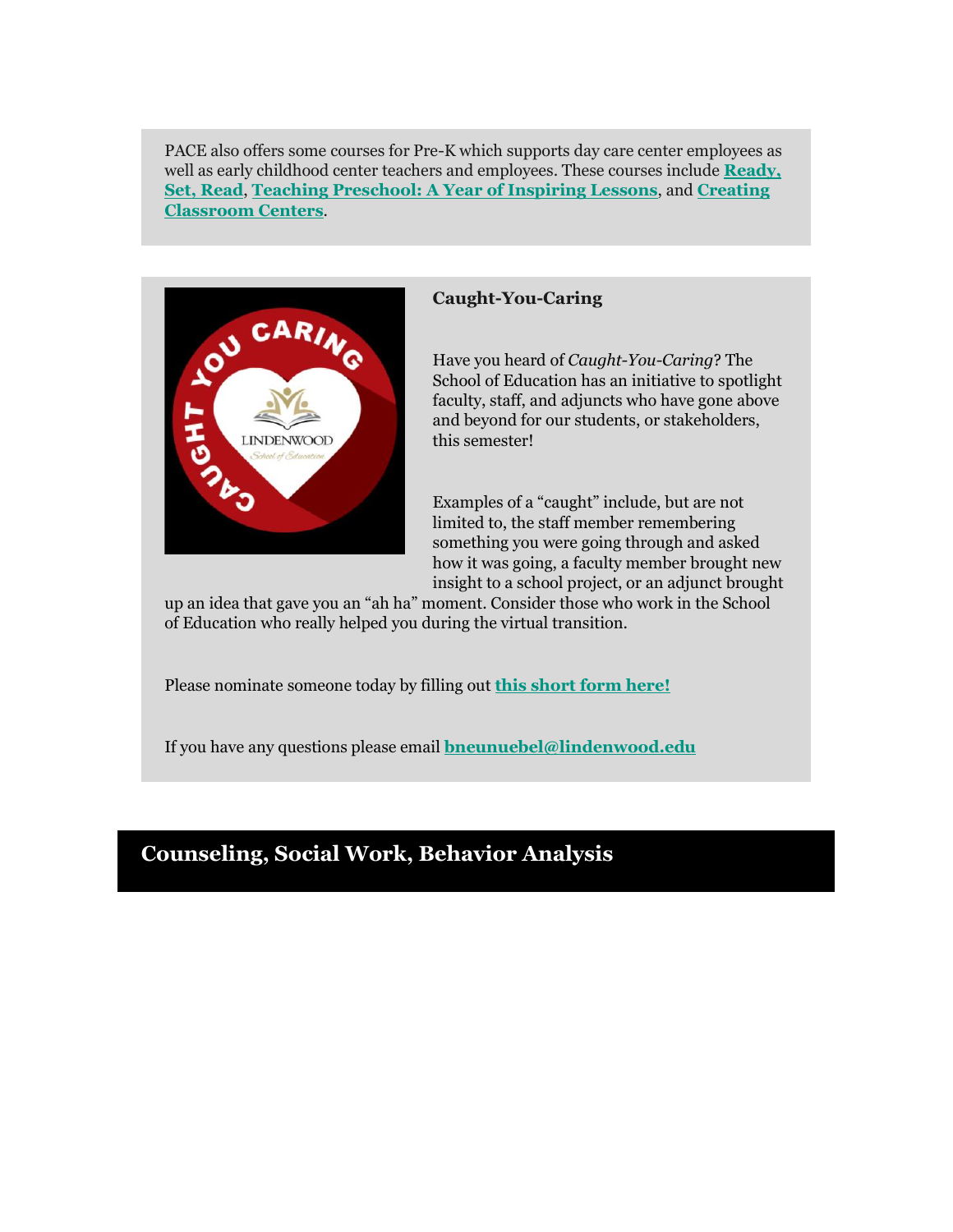## **Welcome to our very first [#AlumnioftheMonth](http://r20.rs6.net/tn.jsp?f=001N2pj85w2UfS8mNZ0g1t27SijS3gEYM3id4ymBeMf73JctJN0rRZRyKkeMlJVpUBAchUCIGKTTnjtFD2UDW6r606HU47hKVuO-tNDIiO6JQ8i8wVWGCbdFBLnPTZ0UEZ4SWwCSC-zLbq9xOSWw4OZMWlKMYQGUgjiJ8QiS2n3X1WbMq3SYw0XMJAMY6RDrsnpg9wQljdlXSbCeznjgNl-c-P_ifutbAxQCdDPBAzbEbAkdMGlwO_JC3px1lLE74rvfJoRRCGs02X8kpdNcG5cT10Qm0hWPKtms1fCtJtlka-qOsi35c5Gl36djNIs8Ysb5ZU2sISI3-56QssjAcE-M6Wri2pzlXbwN786r-C4DmzGtLO0oagCjFUjwwxlWKmWgggrkUkNkeUhP0di2RzEZm6xSfwDLy3l_Dy-ltHwX4Y=&c=bpBDr0UTT6OaUIWP60xGxPcH1DiV2cksCl_sEmpSKC-njm-bn-JHBg==&ch=hAqrXvCAFM4nfY6T-TvmTzf7A_qu-MzjcgWStdVCrJqcUa4uoeyV-A==)**

Erica Langenfeld, MA, LCPC (she/her), is a 2015 alum of our MA Counseling Program with an emphasis in Professional Counseling. Currently she is a private practice Clinician at Mascoutah Wellness Center in Mascoutah, Illinois.

During her time at Lindenwood, Erica stated that, "the program and the professors reinforced that I had chosen the correct career path." If she could offer any advice to current #LindenwoodCounseling students, it would be to, "learn appropriate and healthy self-care strategies! The work we do is TOUGH, and it's so important to take care of ourselves." Erica's favorite self-care practice is spending quality time with her husband and daughter without technology.



If you're interested in contacting Erica, you can **[check out her webpage here!](http://r20.rs6.net/tn.jsp?f=001N2pj85w2UfS8mNZ0g1t27SijS3gEYM3id4ymBeMf73JctJN0rRZRyKkeMlJVpUBA8U0-UgaL5RG4UqWsXf0rThvKRjbMFmDsfWpWE6qkzvMyTHi_6LFrXcz7BGllQCTXcnlrazOHZo8DJNNsxHoY2HiXHf4nuOF26OCXFsljGTn-a5P_Z2FieVcSuWuFTUs4N9LndvsWe5ZVXX9AvEJyhWZjvsT2HkK0V82zDo8wNvEezsgfpiOYfVZG5GusBZLRQnwtUTu4bK5COmkHvzI0mivovY-x8K3Z_vsVn208sqtMpT8-8XGeilVQGlusBGL-5eCIll6s5lo=&c=bpBDr0UTT6OaUIWP60xGxPcH1DiV2cksCl_sEmpSKC-njm-bn-JHBg==&ch=hAqrXvCAFM4nfY6T-TvmTzf7A_qu-MzjcgWStdVCrJqcUa4uoeyV-A==)**

To find out more about the **[Lindenwood Counseling](http://r20.rs6.net/tn.jsp?f=001N2pj85w2UfS8mNZ0g1t27SijS3gEYM3id4ymBeMf73JctJN0rRZRyKkeMlJVpUBAMHN7JflslNMEHjWLG7NwJh6J4Z4BpOBt6MlYoU_yEm4_I33jQdEb1NvazDI49rtVX7I1xjpdiJFuxjYvywVRIS12WaBSjVzNX7fgu2JXT9uFZpFwLrxUp5pKEJGHYviIDB1QSn7e7bDrBja5mQS_Ldu7JoIuufd9I0pBOpSjNp3C48dZNKlCzIbrzzOlO3ZxX6fKDK_7KEx2nKbwES-ASqx_k8fAg_rvcmXy0hqO-Ozf1_ft9RtvhtBs71YjukavDodZ-VSNDuCIYmfw8GEc4o90zbIHrmha4EJjMjYGD3vjDSeVFFgRRzOn1PjCtB8Xnxbl5vnCIzXjgquzsJxHiN3ay52MDO_hbbxJo5L0sPxShWGuGDkF3Tffe0XC-v_WMP85ju7MtE4=&c=bpBDr0UTT6OaUIWP60xGxPcH1DiV2cksCl_sEmpSKC-njm-bn-JHBg==&ch=hAqrXvCAFM4nfY6T-TvmTzf7A_qu-MzjcgWStdVCrJqcUa4uoeyV-A==)** program, its students, faculty, and staff, or how to apply... **[click here!](http://r20.rs6.net/tn.jsp?f=001N2pj85w2UfS8mNZ0g1t27SijS3gEYM3id4ymBeMf73JctJN0rRZRyKkeMlJVpUBAH9lomsZDfTKiXWQtIIHYZr8f5-i9zIj2fR4KvyRchN2Tc7qqSN7NNEtkpXr61LX-2e5lmj0qHt9H5fZR1Q1NOUQj-NhikF5rGTspLLWwKzahf_BxQ0D-Ph2KH1qe6GKJZYvL2bzQet3Lr-v7syLzKnMbggPdBWwCSJ02wNLuzyJ7Xdsn9s6VWByXU60Qt_QoySd_6USg3kE8-WWxOhCQOcQfzDJM6WSkc4hTsgz9ot-k3wApB5Bai5flVR4FycvCGHuWO41jiQ8E4sv5Lhhv_mTv8e3iHb2J&c=bpBDr0UTT6OaUIWP60xGxPcH1DiV2cksCl_sEmpSKC-njm-bn-JHBg==&ch=hAqrXvCAFM4nfY6T-TvmTzf7A_qu-MzjcgWStdVCrJqcUa4uoeyV-A==)**

## **Behavior Analysis Program Recognized for Excellence**

The Lindenwood University Master's in Behavior Analysis program recently received recognition as one of the top 32 programs in the United States by **[AppliedBehaviorAnalysisEdu.org](http://r20.rs6.net/tn.jsp?f=001N2pj85w2UfS8mNZ0g1t27SijS3gEYM3id4ymBeMf73JctJN0rRZRyKkeMlJVpUBAanyYW9iMA3bZQ3CbzJmyy1dlCA9RjhHKQ26vh1-3lWrnZa1fG9OQbBh_J8KSPtPIR5fzxr97sFDeTSxVodmBiAS4ptsSXYy8&c=bpBDr0UTT6OaUIWP60xGxPcH1DiV2cksCl_sEmpSKC-njm-bn-JHBg==&ch=hAqrXvCAFM4nfY6T-TvmTzf7A_qu-MzjcgWStdVCrJqcUa4uoeyV-A==)**. Given that there are currently 595 verified course sequences in the USA, this is an incredible honor. According to the organization, Lindenwood's program "easily earned a spot on our list of top master's programs in education and ABA" and "has established itself as one of the most respected in the nation." With the continual improvement process, dedicated instructors, and upcoming launch of its online degree offering, the program is set to continue to make a name for itself and provide the kind of outstanding quality education that the LU SOE has come to represent.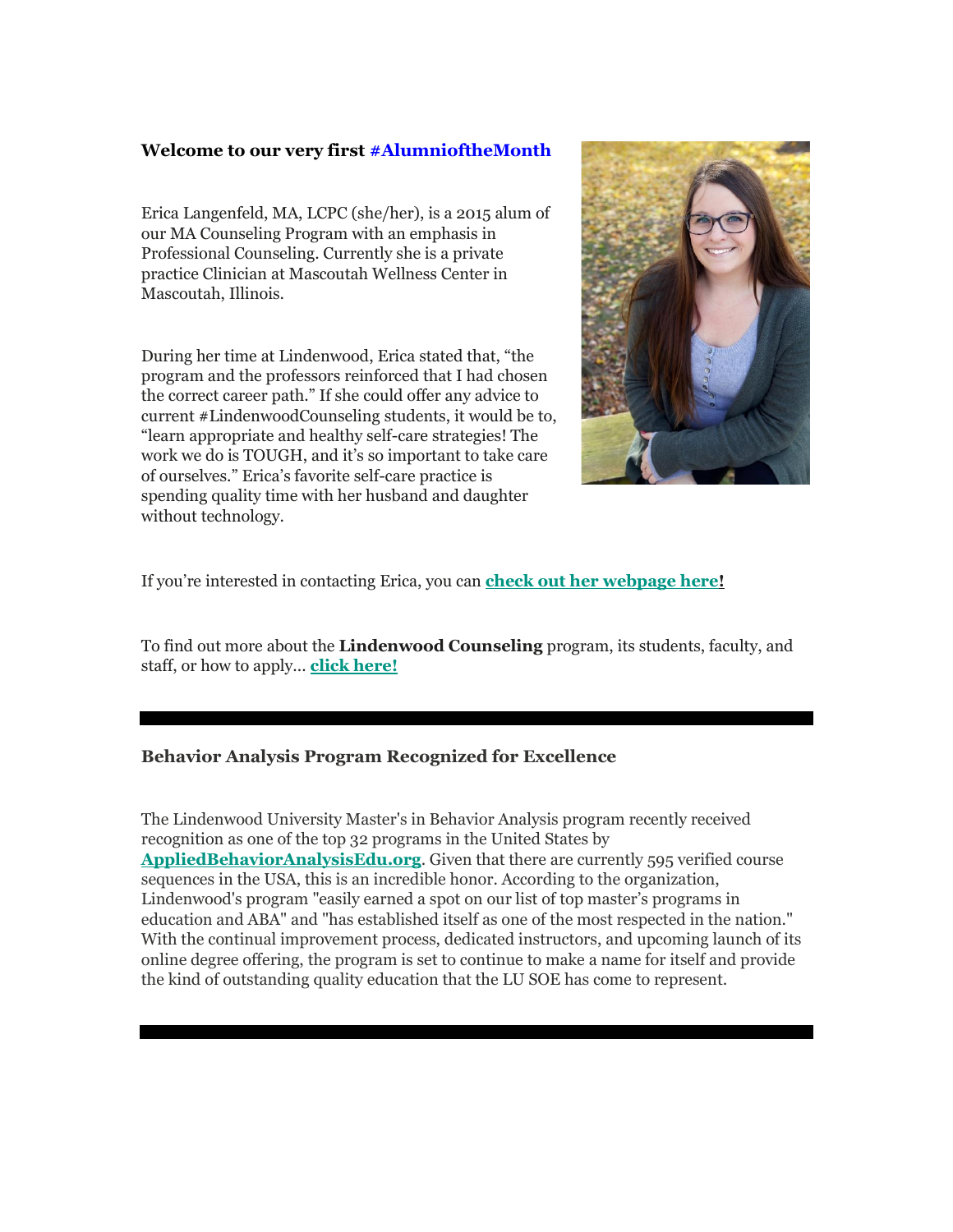

## **Counseling - Student of the Month**

Lindenwood Counseling is happy to introduce our newly implemented Student and Alumni of the Month!

Our very first **[Student of the Month](http://r20.rs6.net/tn.jsp?f=001N2pj85w2UfS8mNZ0g1t27SijS3gEYM3id4ymBeMf73JctJN0rRZRyKkeMlJVpUBAxLXBrVNX0DqMEuBPZupAJep2GE9pmi_qf5YKXv-mulcuk7Y2zPBRa9e5IycIcJr3AycP4vkJZ0-w94PGx6mwcvL58TaspN_SLgwwrBU7gUUrkIk79jFS8EjkOGWGjBBbRTGBovgrxy9quPd7iCJqYvR-2OMQQ3KN6VlMgehHASxPmv59NpshelcWJriHUSDMkpIdT6Jt1BT5csX5Ou1qqnRTkpv9iACrx6tKr9w1fITcln5TWd4yOdB2ypLFlntVsGt0lclK6LWWvZALs9DEaGjm62qsrvrOF8JaDa_KK1c2hEFfOG0tmcFfeXw4hkxhdUVT2gcqeVRlDQ7cU29aloATGG4jDGlddzf0Rlwvpn8og5v9_7gV6yiHejQBoeTCzdrU0jqRs9w=&c=bpBDr0UTT6OaUIWP60xGxPcH1DiV2cksCl_sEmpSKC-njm-bn-JHBg==&ch=hAqrXvCAFM4nfY6T-TvmTzf7A_qu-MzjcgWStdVCrJqcUa4uoeyV-A==)** is Ashley Conley (she/her). Ashley is in her first year of the Clinical Mental Health Counseling Master's program. Her research interests include marriage and family therapy, and she hopes to one day open her own private practice. When Ashley is not taking class, she enjoys playing with her toddler. One of her current obsessions is the TV show, Outlander.

To find out more about the **[Lindenwood Counseling](http://r20.rs6.net/tn.jsp?f=001N2pj85w2UfS8mNZ0g1t27SijS3gEYM3id4ymBeMf73JctJN0rRZRyKkeMlJVpUBAMHN7JflslNMEHjWLG7NwJh6J4Z4BpOBt6MlYoU_yEm4_I33jQdEb1NvazDI49rtVX7I1xjpdiJFuxjYvywVRIS12WaBSjVzNX7fgu2JXT9uFZpFwLrxUp5pKEJGHYviIDB1QSn7e7bDrBja5mQS_Ldu7JoIuufd9I0pBOpSjNp3C48dZNKlCzIbrzzOlO3ZxX6fKDK_7KEx2nKbwES-ASqx_k8fAg_rvcmXy0hqO-Ozf1_ft9RtvhtBs71YjukavDodZ-VSNDuCIYmfw8GEc4o90zbIHrmha4EJjMjYGD3vjDSeVFFgRRzOn1PjCtB8Xnxbl5vnCIzXjgquzsJxHiN3ay52MDO_hbbxJo5L0sPxShWGuGDkF3Tffe0XC-v_WMP85ju7MtE4=&c=bpBDr0UTT6OaUIWP60xGxPcH1DiV2cksCl_sEmpSKC-njm-bn-JHBg==&ch=hAqrXvCAFM4nfY6T-TvmTzf7A_qu-MzjcgWStdVCrJqcUa4uoeyV-A==)** program, its students, faculty, and staff, or how to apply... **[click here!](http://r20.rs6.net/tn.jsp?f=001N2pj85w2UfS8mNZ0g1t27SijS3gEYM3id4ymBeMf73JctJN0rRZRyKkeMlJVpUBAH9lomsZDfTKiXWQtIIHYZr8f5-i9zIj2fR4KvyRchN2Tc7qqSN7NNEtkpXr61LX-2e5lmj0qHt9H5fZR1Q1NOUQj-NhikF5rGTspLLWwKzahf_BxQ0D-Ph2KH1qe6GKJZYvL2bzQet3Lr-v7syLzKnMbggPdBWwCSJ02wNLuzyJ7Xdsn9s6VWByXU60Qt_QoySd_6USg3kE8-WWxOhCQOcQfzDJM6WSkc4hTsgz9ot-k3wApB5Bai5flVR4FycvCGHuWO41jiQ8E4sv5Lhhv_mTv8e3iHb2J&c=bpBDr0UTT6OaUIWP60xGxPcH1DiV2cksCl_sEmpSKC-njm-bn-JHBg==&ch=hAqrXvCAFM4nfY6T-TvmTzf7A_qu-MzjcgWStdVCrJqcUa4uoeyV-A==)**

## **SEAB Educational Grant 2020**

The Society for Experimental Analysis of Behavior (SEAB) Educational Grant is awarded annually to provide financial support for educational activities that advance the science of experimental analysis of behavior, and also disseminate knowledge of that science. Projects that are funded by the SEAB grant are recognized for their broad impact on the field and long-lasting contributions to behavior analytic educational endeavors.



SEAB is one of the oldest private foundations for behavior analysis. Founded in 1957 by a group of researchers in the field of behaviorism, the Society for Experimental Analysis is responsible for publishing two of the most seminal journals in the field: the *Journal of the Experimental Analysis of Behavior* and the *Journal of Applied Behavior Analysis.*

Dr. Pavone (pictured here), and co-author Dr. Howard (University of Alaska), were recently awarded the grant for 2020. Their project focuses on developing openly licensed resources that could serve as the foundation for introductory courses in behavior analysis. Openly licensed resources have many benefits when compared to traditionally copyrighted educational materials; these benefits are especially notable for students traditionally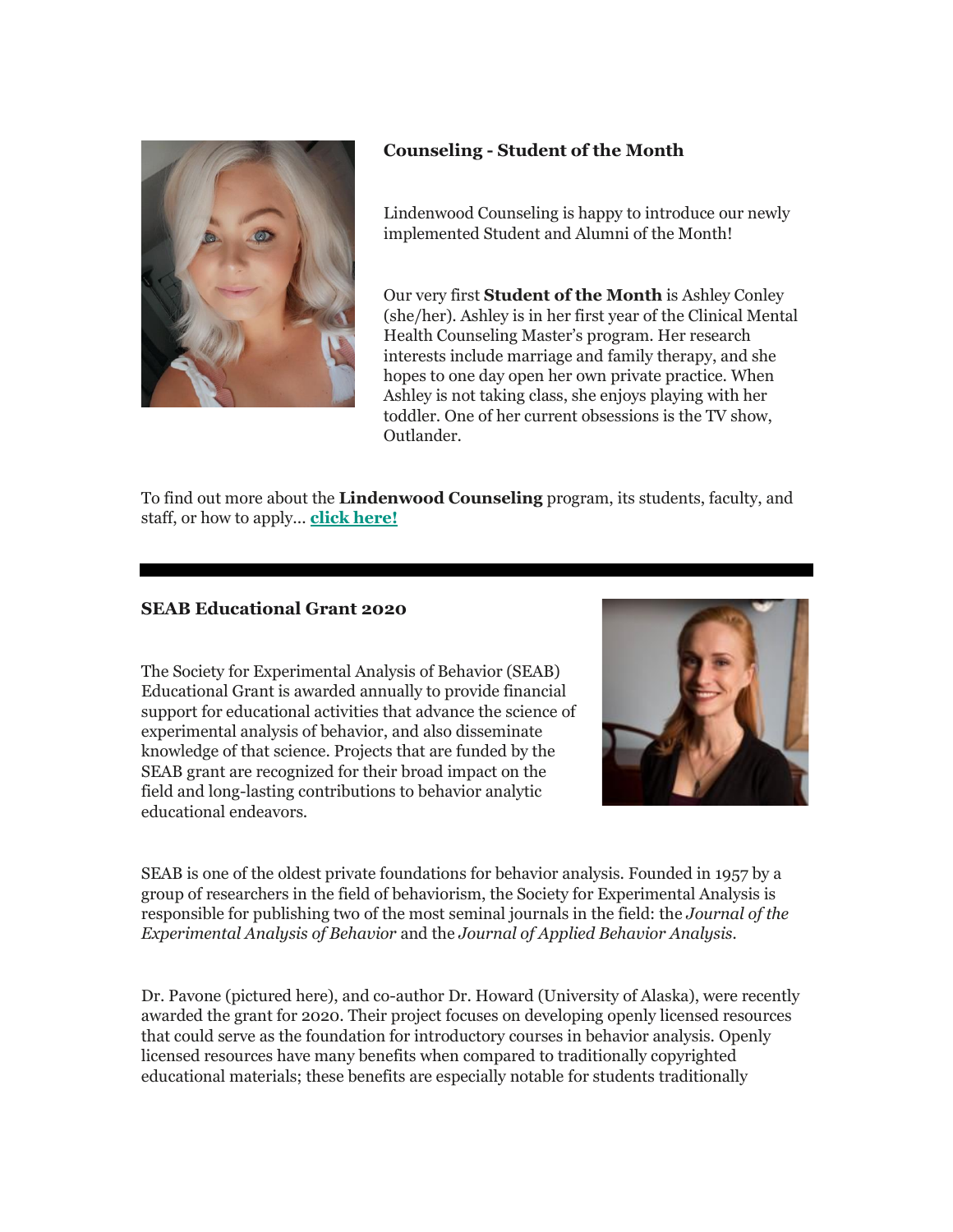underrepresented in higher education... including first-generation students, Pell-eligible students, and students that identify with minoritized groups. The awardees hope that the new resources created through their project will contribute to wider dissemination of the science, increase representation and diversity in the field, and promote a progressive new view of behavior analytic education.

## **Board-Certified Behavior Analysis (BCBA)**

Behavior Analysis continues to maintain its 100% first-time pass rate for 2020 alumni! Congratulations to our newest LU BCBA, Jordyn Roady! Jordyn is passionate about serving kids with Autism and has specialized in the use of the Picture Exchange Card System (PECS) to promote communication for individuals who do not speak verbal/vocally.

Additionally, Dr. Pavone has published her grant-funded textbook collaboration, "Special Topics in Behavior Analysis" with the Dissemination of Behavior Analysis Special Interest Group of the Association for Behavior Analysis International. The book includes contributions from the past three years of Lindenwood behavior analysis graduates and covers a wide range of applications of the science of human behavior to specific problems and populations. Contributors include:

Lauren Milburn, Madison Wilkinson, Amber McCoy, Sadiqa Reza, Clint Evans, Kodi Ernewein, Tamesha Bland, Daniel Childress, Amy Ehnes, Alexis Hampton, Jamie Zipprich, Holly Fischer, Torre Kohrmann, Rebecca Maschmeyer, Jordyn Roady, Tori Spain, Jaime Viviano, and Brandon May.

The text is available free of charge for the electronic copy and will be used to replace an outof-print, expensive seminal text in the field that is no longer readily available to students or scholars. This is the second open educational textbook in the field to be published worldwide. Additional translations from English to other languages are underway to ensure this resource can reach as many people as possible, increasing access to a practical, useful, and helpful technology of behavior change!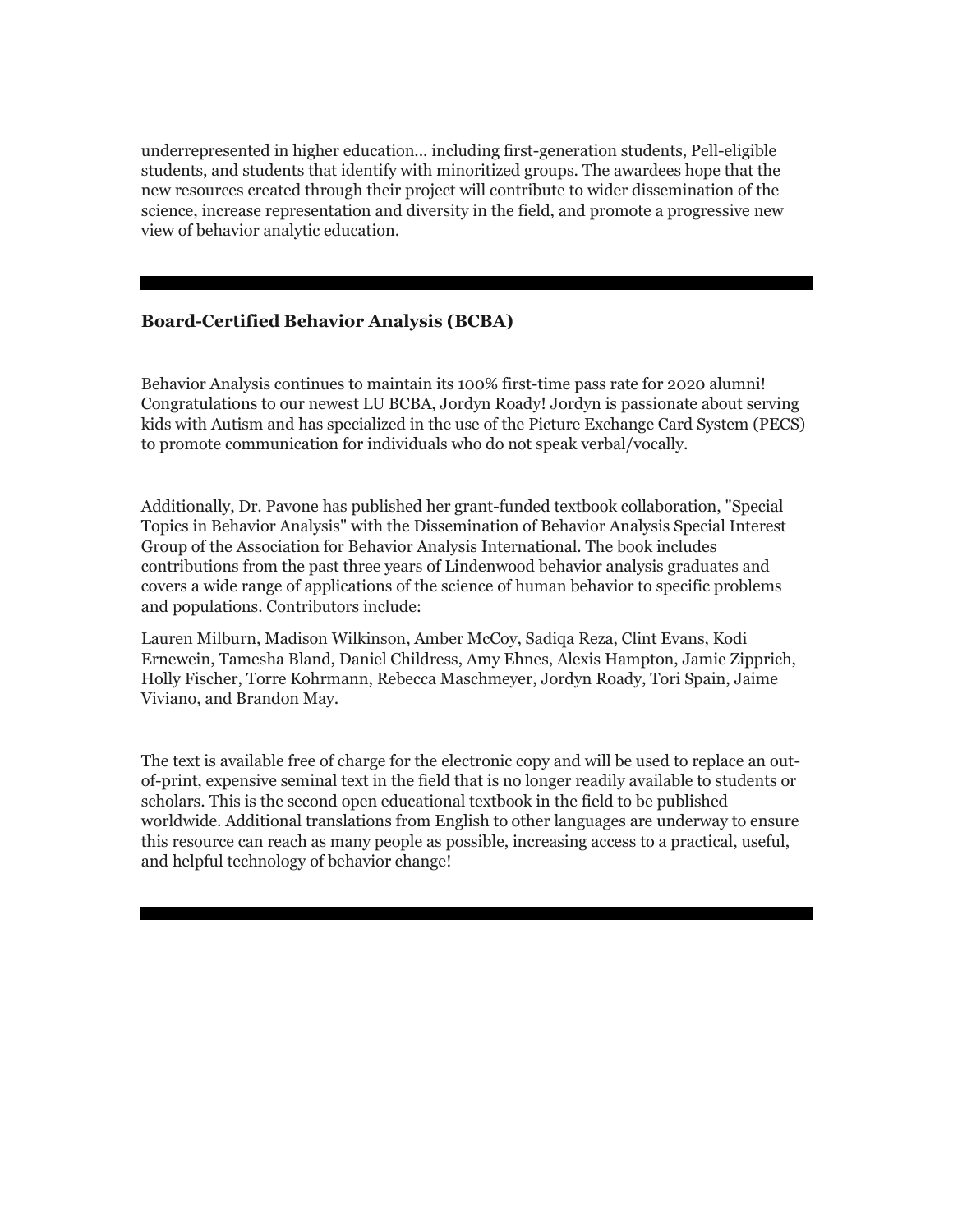

## **Agata Freedle Defends Dissertation**

November 19, 2020 Agata Freedle successfully defended her dissertation, titled "Social Support Following Pregnancy Loss and its Implications for Women's Experiences of Posttraumatic Growth" at UMSL, becoming Dr. Freedle. Please join us in congratulating Dr. Freedle!!

## **Clinical Mental Health Counseling (CMHC)**

The Lindenwood University Counseling Department is very pleased to share that we submitted our Council for Accreditation of Counseling and Related Education Programs (CACREP) application in November for our Clinical Mental Health Counseling program- and we are now officially listed on the CACREP website as being "In Process."

This is a huge accomplishment for our department, and we have so many people to thank, starting with Dr. Michael Rankins. Michael has been advocating for CACREP accreditation for what was then Lindenwood's Professional Counseling program since he joined LU in 2008. He also advocated for a visiting faculty position largely dedicated to our CACREP application and was able to hire Dr. Lisa Brougham in January 2019. Dr. Rankins highlighted Dr. Brougham's "immense contributions, including writing the CACREP application and the initial drafts of the self-study." Many of the Clinical Mental Health Counseling adjunct instructors, as well as Drs. Ken Kubicek and Sarah Patterson-Mills provided necessary course information, critical to informing CACREP's evaluation of our CMHC program.

After the Counseling Department completed the application, it was further refined by revisions from Dr. Bethany Alden-Rivers, Dean Anthony Scheffler, and Provost Mark Arant, with final approval from President John R. Porter. We greatly appreciate the wisdom, expertise, and time they devoted to improving our application.

Special thanks to Matthew Kertzman and Kaitlyn Maxwell for their technical support.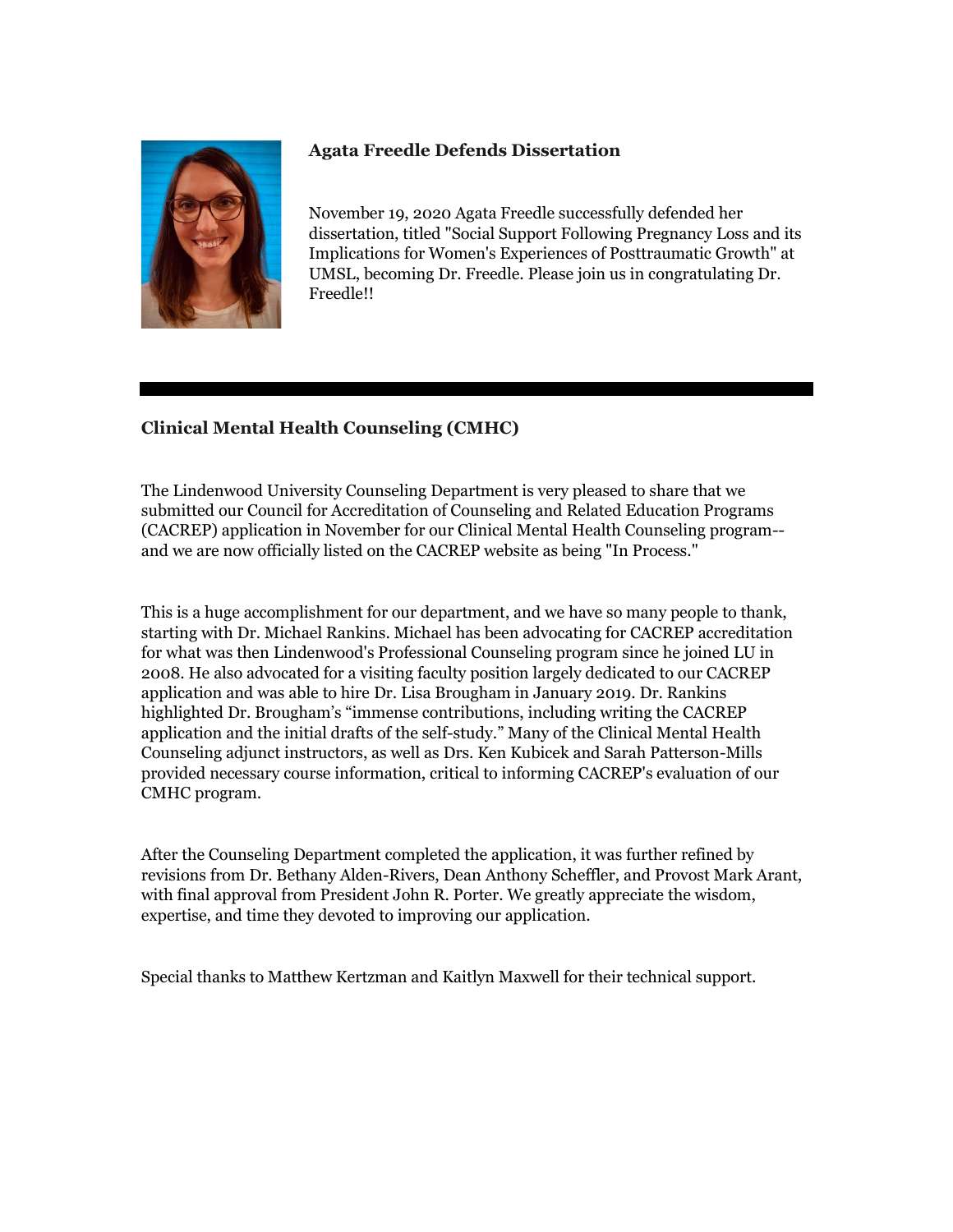To see our status for yourself, please go to **[https://www.cacrep.org/directory/](http://r20.rs6.net/tn.jsp?f=001N2pj85w2UfS8mNZ0g1t27SijS3gEYM3id4ymBeMf73JctJN0rRZRyKkeMlJVpUBAMGsO90hlbGK7dOjvzLuftXHmEbne49oRL8rtlovmXhxpf5wyC3FOMDRudhG7P3ToXqd5xca-6iCdWlZe7_kLLXTqoL5qx5My&c=bpBDr0UTT6OaUIWP60xGxPcH1DiV2cksCl_sEmpSKC-njm-bn-JHBg==&ch=hAqrXvCAFM4nfY6T-TvmTzf7A_qu-MzjcgWStdVCrJqcUa4uoeyV-A==)** then select "Find a Program", the third option "...new applications in process"--we are on the 6th page.

## **Educational Leadership**

## **Dr. Mitch Nasser Hosts Dissertation Support Zoom Meetings**

Dr. Mitch Nasser, Assistant Professor in Educational Leadership, is hosting a variety of Zoom meetings for dissertation support. Although these are intended for students in Capstone Experience, any students who have completed Capstone I are encouraged to attend. There is one meeting remaining, which will take place on Saturday, December 5.



#### **Saturday, December 5: 11:00am-12:00pm**

Join Zoom Meeting

#### **[Click here to join!](http://r20.rs6.net/tn.jsp?f=001N2pj85w2UfS8mNZ0g1t27SijS3gEYM3id4ymBeMf73JctJN0rRZRyIVBIJ2isVeNhAmFj9qBMLFPzWefJVs1Bv-g4YsuFPMql8rzfDrg3E4rzxvoCdTyEMvebSsJni6l2kRJhKmgqybbhHu3uGtE50-2QSTIft3-WpkSMDRJMjKQB9oEMZZEZBoy5yzvhzgzczdw8u4xHq--HF_uf3kR5AHbg3RKr8rl&c=bpBDr0UTT6OaUIWP60xGxPcH1DiV2cksCl_sEmpSKC-njm-bn-JHBg==&ch=hAqrXvCAFM4nfY6T-TvmTzf7A_qu-MzjcgWStdVCrJqcUa4uoeyV-A==)**

Meeting ID: 892 6067 0350 Passcode: 3uAhrB



## **Educational Leadership Spotlight on Adjunct and Full-Time Faculty**

In an effort to help our readers get to know our faculty and adjuncts working in Educational Leadership, we will be spotlighting a member of our team each month. This month, our Spotlight falls on Professor, Dr. Graham Weir.

## **What brought you to Lindenwood?**

In my previous role as principal of Fort Zumwalt South High School, I had a strong relationship with both former Vice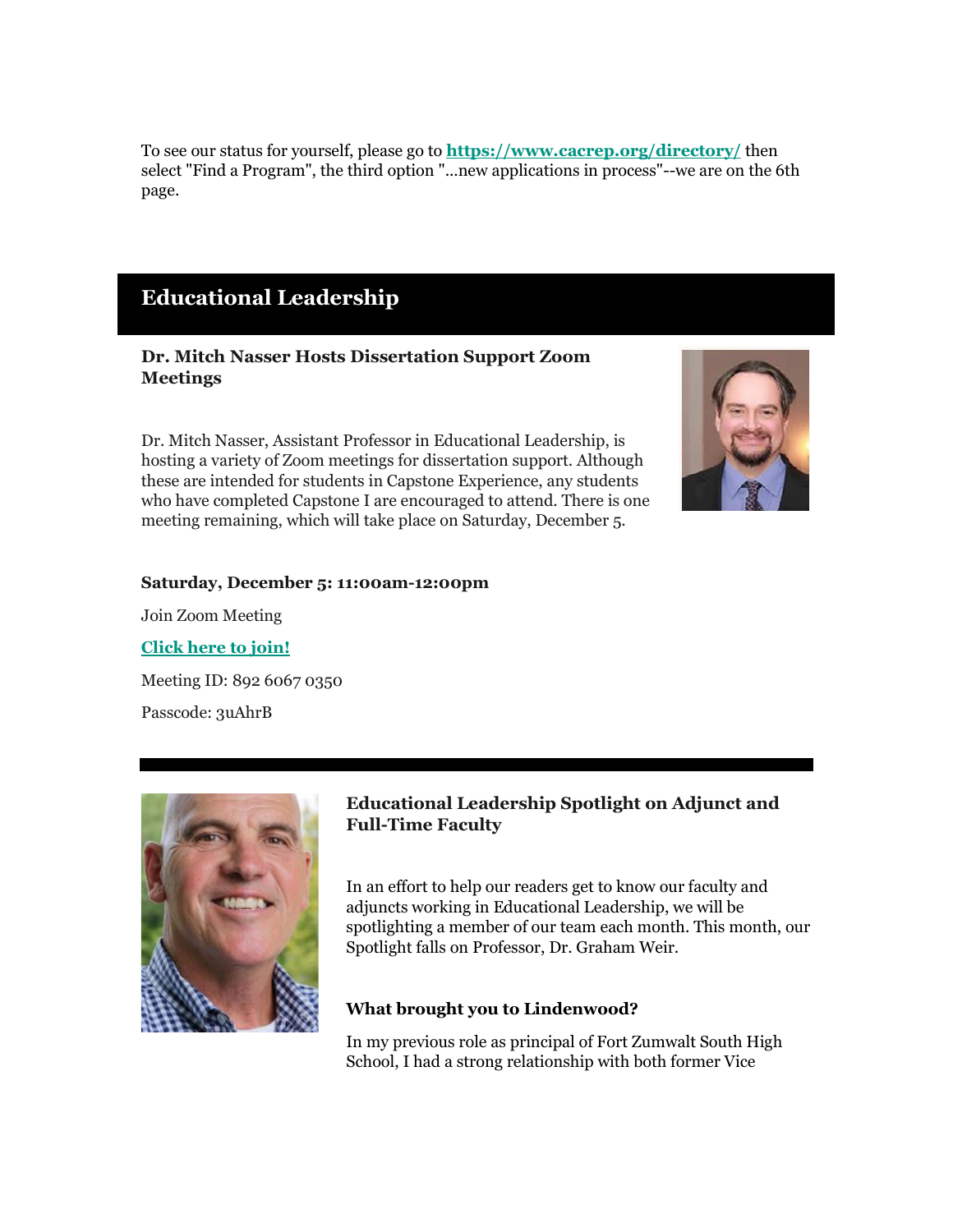President, Dr. Rick Boyle and Dr. Spellmann. In 2009 my daughter was slated to attend Mizzou, but at the last minute decided to go to Lindenwood. I was already adjuncting at other local universities and noted that adjuncts often received some financial help when their sons or daughters attended. I called Dr. Boyle and set up an interview to apply as an adjunct. By the time the interview was held, two professors in Educational Leadership had died and one announced her retirement. Our interview was for a full-time position and eleven years later, here I still am!

#### **What motivates you as an educator?**

Helping others and striving to make the world a better place is what motivates me each day. I believe in the goodness of mankind, and think that each person can make a true difference simply by being gentle, loving, and kind. I am not always successful in being my best self, but I focus on supporting others.

## **What impresses you about our students?**

I have been blessed with great students during my 11 years at Lindenwood. So many of our graduates are now school leaders as principals and superintendents. Collectively, they serve tens of thousands of students and families. It is rather awe-inspiring to be part of that outreach.

## **Dr. Mitch Nasser Presents Research at Webinar**

Dr. Mitch Nasser, Assistant Professor in Educational Leadership, presented recent research "The Impact of Intention Supervision on Inclusion" at a sponsored webinar on November 20th, 2020.

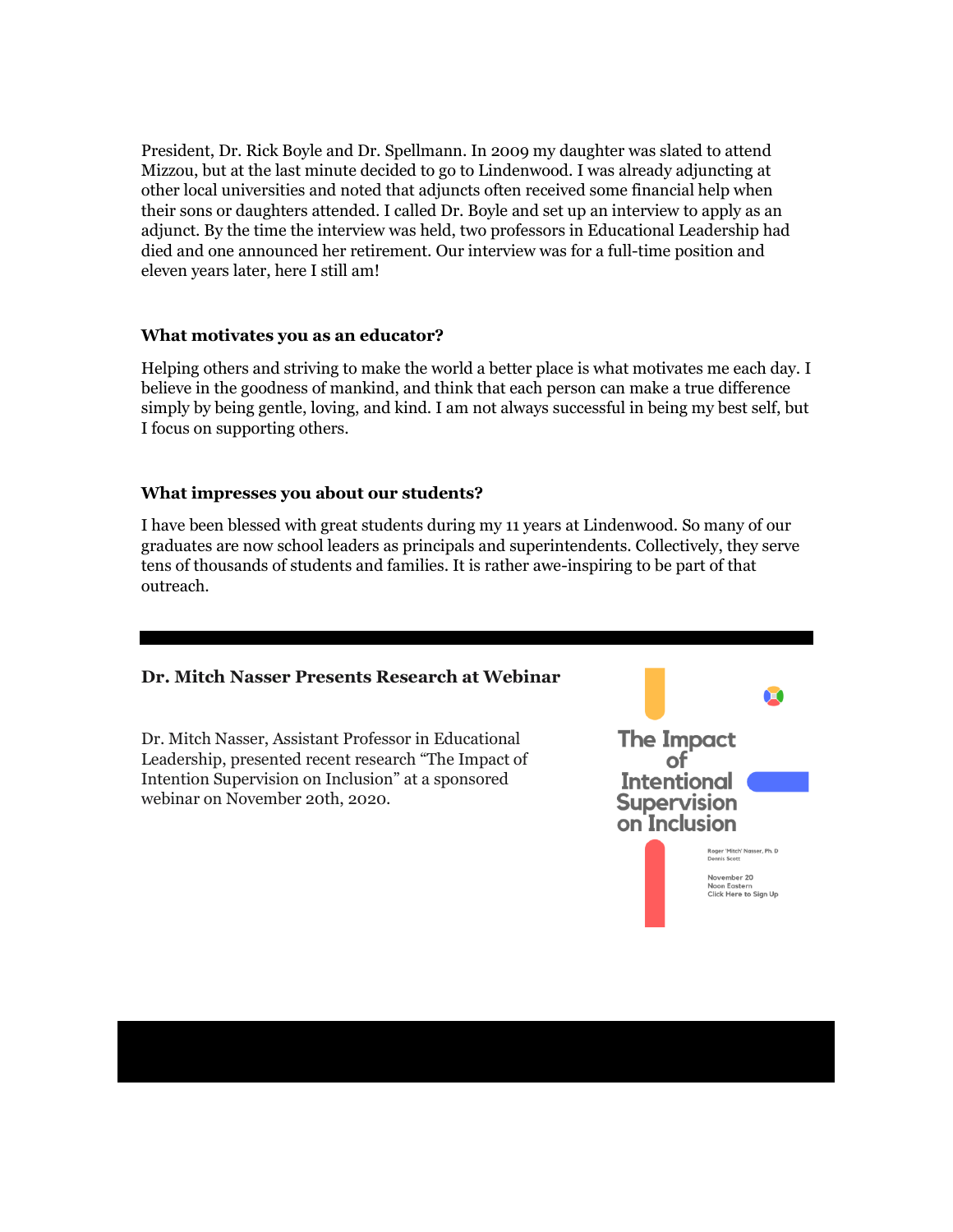

## **Online Professional Development Opportunities in December**

The Economic Education Center (EEC) invites you and your colleagues to be a part of its virtual professional development opportunities in December. In fun, interactive online events led by Dr. Tawni Hunt Ferrarini (director of the EEC), discover new ways to engage students and enhance your online, hybrid, or in-person teaching. Registration is free and easy. These events are perfect for teachers, curriculum coordinators, and pre-service teachers – especially those teaching personal finance and life skills. Contact **[eec@lindenwood.edu](mailto:eec@lindenwood.edu)** if you have any questions about these opportunities. Learn about all our opportunities at **[http://econed.center.](http://r20.rs6.net/tn.jsp?f=001N2pj85w2UfS8mNZ0g1t27SijS3gEYM3id4ymBeMf73JctJN0rRZRyKkeMlJVpUBALNurWIbLb64KiJaNHfrXod5uXjJcxPfXPzB_pBWvD_QVuy6qEJyLzAEKgZzbE8oWl2BQS4TEVs0=&c=bpBDr0UTT6OaUIWP60xGxPcH1DiV2cksCl_sEmpSKC-njm-bn-JHBg==&ch=hAqrXvCAFM4nfY6T-TvmTzf7A_qu-MzjcgWStdVCrJqcUa4uoeyV-A==)**

- **Thursday, December 3, 2020, 6:00-7:00 p.m. (CST) | Financial Fitness for**  Life, Chapter 21: No Free Lunch in Investing: Explore ways to teach students the keys to successful saving and investing via diversity and acceptable risk. Learn about five types of risk and frequently-used investment vehicles. **[Click to register.](http://r20.rs6.net/tn.jsp?f=001N2pj85w2UfS8mNZ0g1t27SijS3gEYM3id4ymBeMf73JctJN0rRZRyKkeMlJVpUBA7oiWyfTTXPpt-sCgQuh0AsuwKsBP7q6Ic740hyw2Q9k8jvxxR1slbScOYFciHvPT1glgpviyTkUer6uY1kVPlcHs_nHucUV8bTwaKF9wGyKKE0Mn0kSd7tjmVUvb1BL7dW-Ks0DNHH-EhOOse6ArRdqgDdNAjq7m2QlqeuAlFlpT5tRzHq8vJMB8DtlBp3fN&c=bpBDr0UTT6OaUIWP60xGxPcH1DiV2cksCl_sEmpSKC-njm-bn-JHBg==&ch=hAqrXvCAFM4nfY6T-TvmTzf7A_qu-MzjcgWStdVCrJqcUa4uoeyV-A==)**
- **Thursday, December 10, 2020, 6:00-7:00 p.m. (CST) | Financial Fitness for Life, Chapter 2: The Economic Way of Thinking;** Learn how students can use a six-point primer – "The Handy Dandy Guide" – to apply a process of reasoning called "the economic way of thinking" to everyday life choices, including financial decisions. **[Click to register.](http://r20.rs6.net/tn.jsp?f=001N2pj85w2UfS8mNZ0g1t27SijS3gEYM3id4ymBeMf73JctJN0rRZRyKkeMlJVpUBA7oiWyfTTXPpt-sCgQuh0AsuwKsBP7q6Ic740hyw2Q9k8jvxxR1slbScOYFciHvPT1glgpviyTkUer6uY1kVPlcHs_nHucUV8bTwaKF9wGyKKE0Mn0kSd7tjmVUvb1BL7dW-Ks0DNHH-EhOOse6ArRdqgDdNAjq7m2QlqeuAlFlpT5tRzHq8vJMB8DtlBp3fN&c=bpBDr0UTT6OaUIWP60xGxPcH1DiV2cksCl_sEmpSKC-njm-bn-JHBg==&ch=hAqrXvCAFM4nfY6T-TvmTzf7A_qu-MzjcgWStdVCrJqcUa4uoeyV-A==)**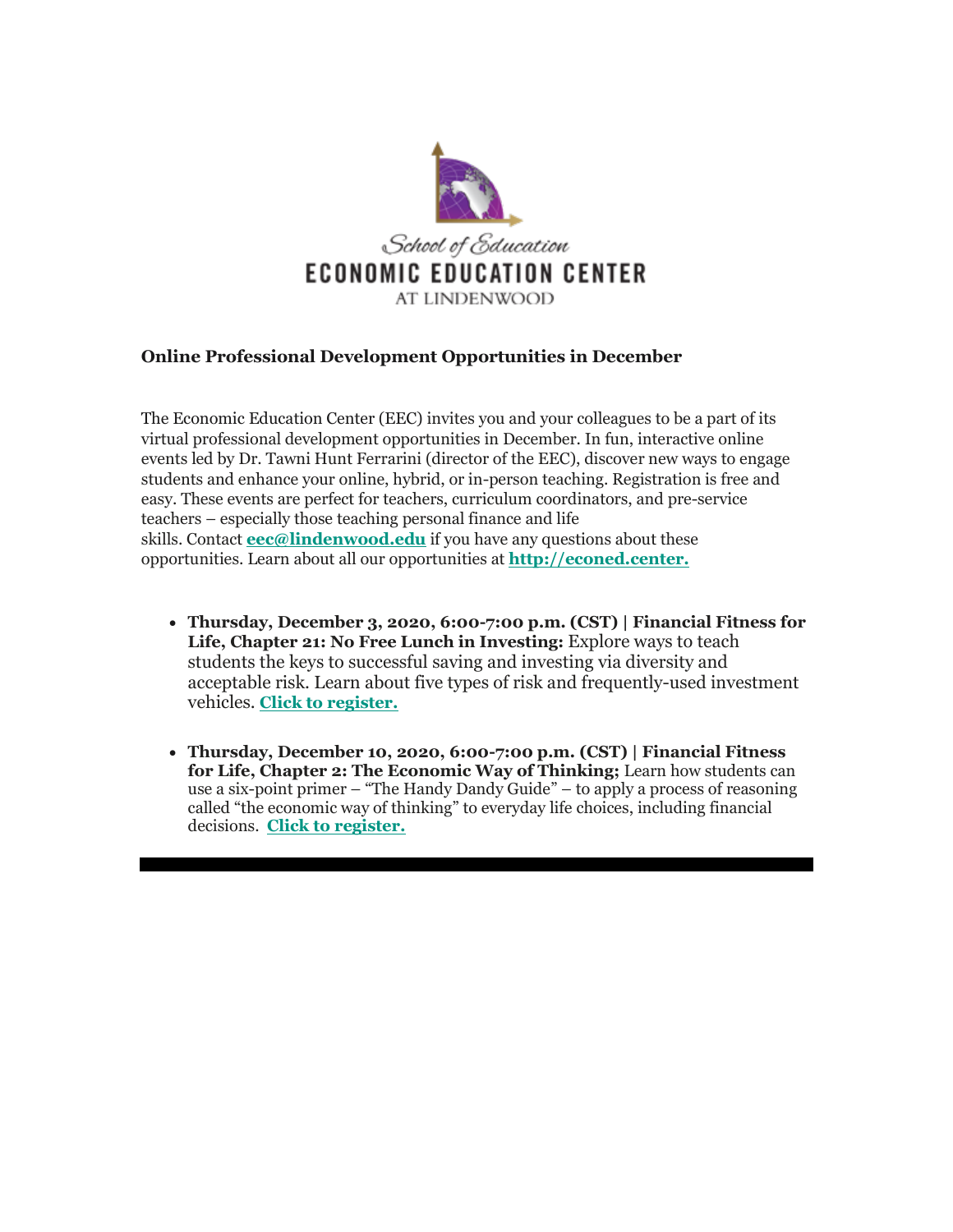

## **Tawni Ferrarini Shares Advice with Lindenwood Education Students**

Today, Friday, December 4, at 11:30 am (CT), Dr. Tawni Ferrarini, director of the Economic Education Center, will share practical tips for how new teachers can be financially fit as they begin their careers with education students at Lindenwood University. More than 60 students have already registered for this event. Dr. Ferrarini will draw highlights from her new book *Teachers Can Be Financially Fit: Economists' Advice for Educators*. Written by an expert team of four award-winning economic educators, the book offers common sense advice to educators looking to build good financial habits, shows how educators can take advantage of their profession's distinctive characteristics to succeed financially, and illustrates how teachers can adapt

budgeting, saving, investing, and similar techniques to their specific situations in order to live happier and be more financially secure.

Educators are attracted to the teaching profession for numerous reasons. Prospective teachers enter the profession believing it offers a certain level of job security and good benefits, usually including a defined-benefit, state-funded pension. But things are changing. Pensions vary widely from state to state and even within school districts. Many private schools do not offer even basic 403(b) saving plans, and when they do, they are often not very generous. Much the same can be said of many charter schools and private colleges and universities. Dr. Ferrarini will highlight a comprehensive group of topics specifically targeting educators teaching at the K-12 and university levels, including saving for retirement, managing debt, investment strategies, and real estate.

Friday, December 4, 2020 | 11:30 am (CT)

To join this informative virtual discussion, use this link: **[https://lindenwood.zoom.us/j/93573195080?pwd=TGJ4SzNiR21Qc2NlTXI](http://r20.rs6.net/tn.jsp?f=001N2pj85w2UfS8mNZ0g1t27SijS3gEYM3id4ymBeMf73JctJN0rRZRyKkeMlJVpUBA927GvgNOkOqwEzq4GsLXLJQqM__Oj3ViR2Swh-SYNgpHfdH8LCptxa4niDeq0L6bBk0FM5qO4OYYhRDSXwxkf5Oc_F_k0WBBOCch9UdVyEJI1LG9NIJ4QfQkdoaEZEVen3fW5KrbxxSnbhjCAGMTMxMlBRcdVaLr&c=bpBDr0UTT6OaUIWP60xGxPcH1DiV2cksCl_sEmpSKC-njm-bn-JHBg==&ch=hAqrXvCAFM4nfY6T-TvmTzf7A_qu-MzjcgWStdVCrJqcUa4uoeyV-A==) [xcVYwNkhCdz09.](http://r20.rs6.net/tn.jsp?f=001N2pj85w2UfS8mNZ0g1t27SijS3gEYM3id4ymBeMf73JctJN0rRZRyKkeMlJVpUBA927GvgNOkOqwEzq4GsLXLJQqM__Oj3ViR2Swh-SYNgpHfdH8LCptxa4niDeq0L6bBk0FM5qO4OYYhRDSXwxkf5Oc_F_k0WBBOCch9UdVyEJI1LG9NIJ4QfQkdoaEZEVen3fW5KrbxxSnbhjCAGMTMxMlBRcdVaLr&c=bpBDr0UTT6OaUIWP60xGxPcH1DiV2cksCl_sEmpSKC-njm-bn-JHBg==&ch=hAqrXvCAFM4nfY6T-TvmTzf7A_qu-MzjcgWStdVCrJqcUa4uoeyV-A==)**

**Password:** SOE-Zoom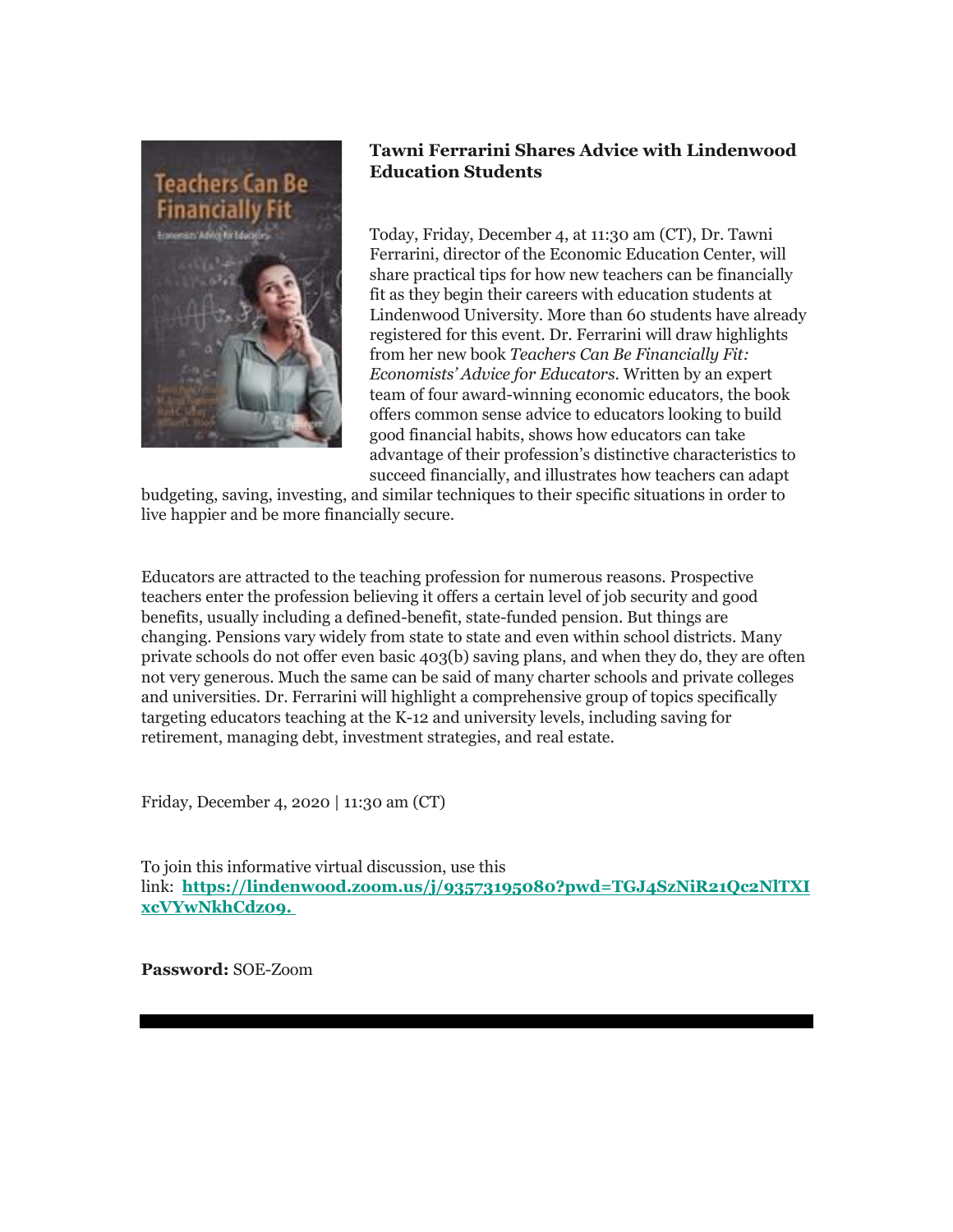## **Economists Share Financial Advice with Educators Nationwide**

After the rush of the holiday season and as you begin to plan ahead for the coming year, do yourself a favor and plan to be a part of this virtual discussion in February. Dr. Tawni Ferrarini and her coauthors will help educators discover how to achieve financial security based on their new book *Teachers Can Be Financially Fit: Economists' Advice for Educators*. Written by an expert team of four award-winning economic educators, the book offers straightforward, actionable advice tailored to those in the teaching profession. In this virtual discussion, Dr. Ferrarini will share highlights from the book's research and answer participants'



questions. Ten participants will win a copy of the book! This virtual event is hosted by the economic education program at the University of Arizona.

Tuesday, February 9, 2021 | 4:30 pm-5:45 pm

**[Click to register.](http://r20.rs6.net/tn.jsp?f=001N2pj85w2UfS8mNZ0g1t27SijS3gEYM3id4ymBeMf73JctJN0rRZRyKkeMlJVpUBAzPK2UBPS0EMqtW8bNYCNWR6jS4RVTip9duIqdXNVNURQb1-mebPmq_AfPOCBztQx45az2TsWMq_1mxw2zcHY6n2Kg_G3cXLGyctbPOjaIXJIpCBDcUl2jjeLot3xpXmggm203ux868E=&c=bpBDr0UTT6OaUIWP60xGxPcH1DiV2cksCl_sEmpSKC-njm-bn-JHBg==&ch=hAqrXvCAFM4nfY6T-TvmTzf7A_qu-MzjcgWStdVCrJqcUa4uoeyV-A==)**

## **Mark Your Calendars for Professional Development Events Coming in the New Year**

Plan ahead to be a part of new virtual professional development opportunities starting in February 2021. In fun, interactive online events led by Dr. Tawni Hunt Ferrarini (director of the Economic Education Center), discover new ways to engage students and enhance your online, hybrid, or in-person teaching. Registration is free and easy. These events are perfect for teachers, curriculum coordinators, and pre-service teachers. Check for more details, including registration links, as they become available at **[http://econed.center.](http://r20.rs6.net/tn.jsp?f=001N2pj85w2UfS8mNZ0g1t27SijS3gEYM3id4ymBeMf73JctJN0rRZRyKkeMlJVpUBALNurWIbLb64KiJaNHfrXod5uXjJcxPfXPzB_pBWvD_QVuy6qEJyLzAEKgZzbE8oWl2BQS4TEVs0=&c=bpBDr0UTT6OaUIWP60xGxPcH1DiV2cksCl_sEmpSKC-njm-bn-JHBg==&ch=hAqrXvCAFM4nfY6T-TvmTzf7A_qu-MzjcgWStdVCrJqcUa4uoeyV-A==)**

- **Wednesday, February 17, 1:00-3:30 p.m. (CST) | Macroeconomics:** Explore relevant topics, trends, and issues related to macroeconomics, such as the Federal Reserve System, monetary and fiscal policy, exchange rates, and the benefits of trade.
- **Friday, February 12, time TBD | Economics of the Constitution:** Explore incentives created by the US Constitution and how they apply to the economy; discuss how the economics of the Constitution impacts people in their personal lives, businesses and beyond; and investigate how social tensions and political debates under the Articles of Confederation framed the US Constitution.